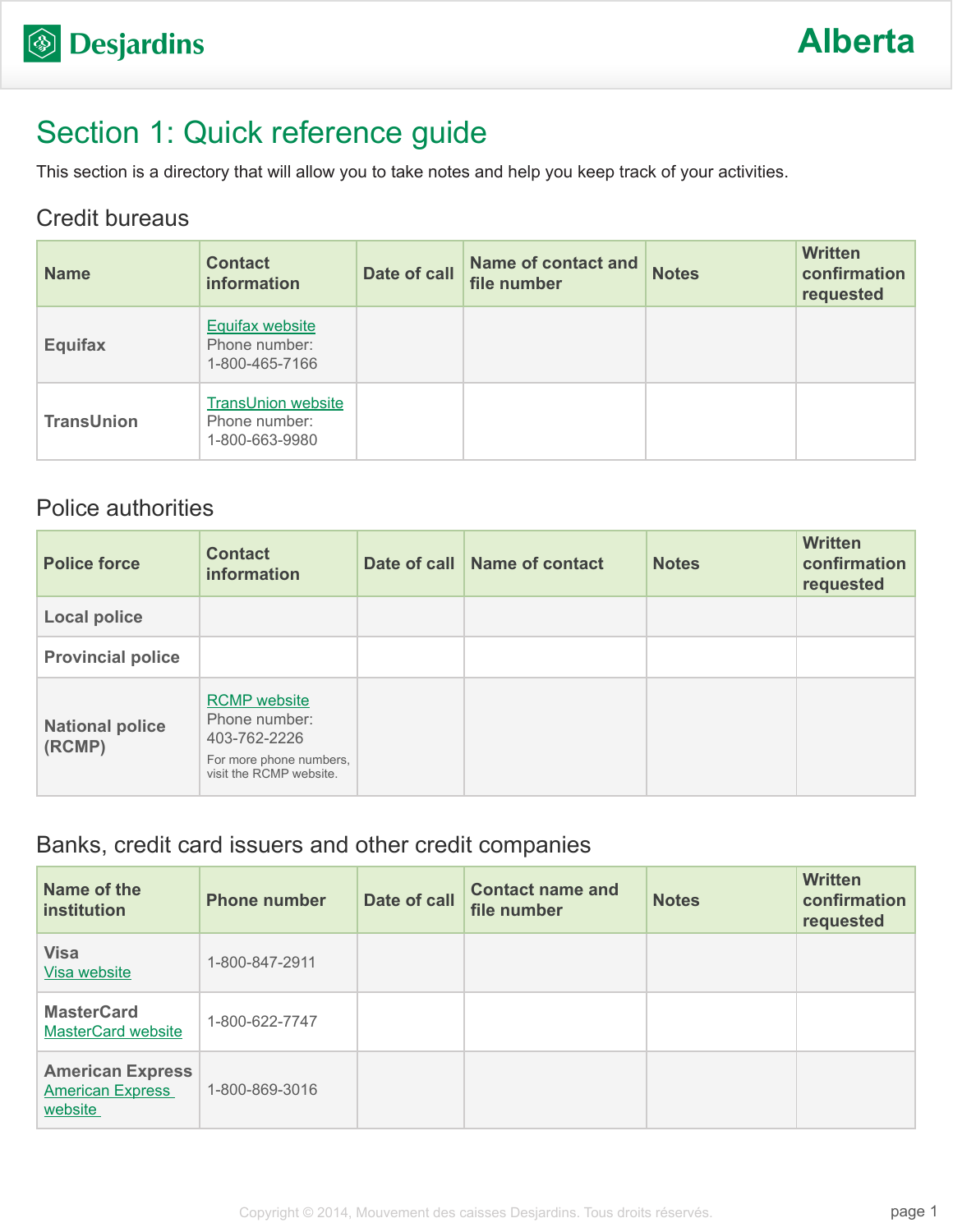

| Name of the<br><b>institution</b>                                                                                                      | <b>Phone number</b> | Date of call | <b>Contact name and</b><br>file number | <b>Notes</b> | <b>Written</b><br>confirmation<br>requested |
|----------------------------------------------------------------------------------------------------------------------------------------|---------------------|--------------|----------------------------------------|--------------|---------------------------------------------|
| <b>Canadian Bankers</b><br><b>Association -</b><br><b>List of banks</b><br>operating in<br><b>Canada</b><br><b>Association website</b> |                     |              |                                        |              |                                             |
| <b>Ombudsman for</b><br><b>Banking Services</b><br>and Investments<br>Ombudsman website                                                | 1-888-451-4519      |              |                                        |              |                                             |

## Other organizations that issue cards and licences

| Name of the<br>organization                                                                     | <b>Contact</b><br>information                                                                                                                    | Date of call | <b>Name of contact and</b><br>file number | <b>Notes</b> | <b>Written</b><br>confirmation<br>requested |
|-------------------------------------------------------------------------------------------------|--------------------------------------------------------------------------------------------------------------------------------------------------|--------------|-------------------------------------------|--------------|---------------------------------------------|
| <b>Employment</b><br>and Social<br><b>Development</b><br>Canada<br>(social insurance<br>number) | <b>ESDC</b> website<br>Phone number:<br>1-800-622-6232                                                                                           |              |                                           |              |                                             |
| <b>Passport Canada</b>                                                                          | Passport Canada<br>website<br>Phone number:<br>1-800-567-6868<br>Calls outside<br>Canada and the<br>U.S.: 819-997-8338                           |              |                                           |              |                                             |
| <b>International</b><br>driver's licences<br>(issued by CAA)                                    | <b>CAA</b> website<br><b>Alberta Motor</b><br><b>Association (AMA)</b><br>Phone number:<br>1-800-222-6400                                        |              |                                           |              |                                             |
| Immigration<br>and Citizenship<br><b>Canada</b>                                                 | Immigration and<br><b>Citizenship Canada</b><br>website<br>Phone number:<br>1-888-242-2100<br>For permanent<br>resident cards:<br>1-800-255-4541 |              |                                           |              |                                             |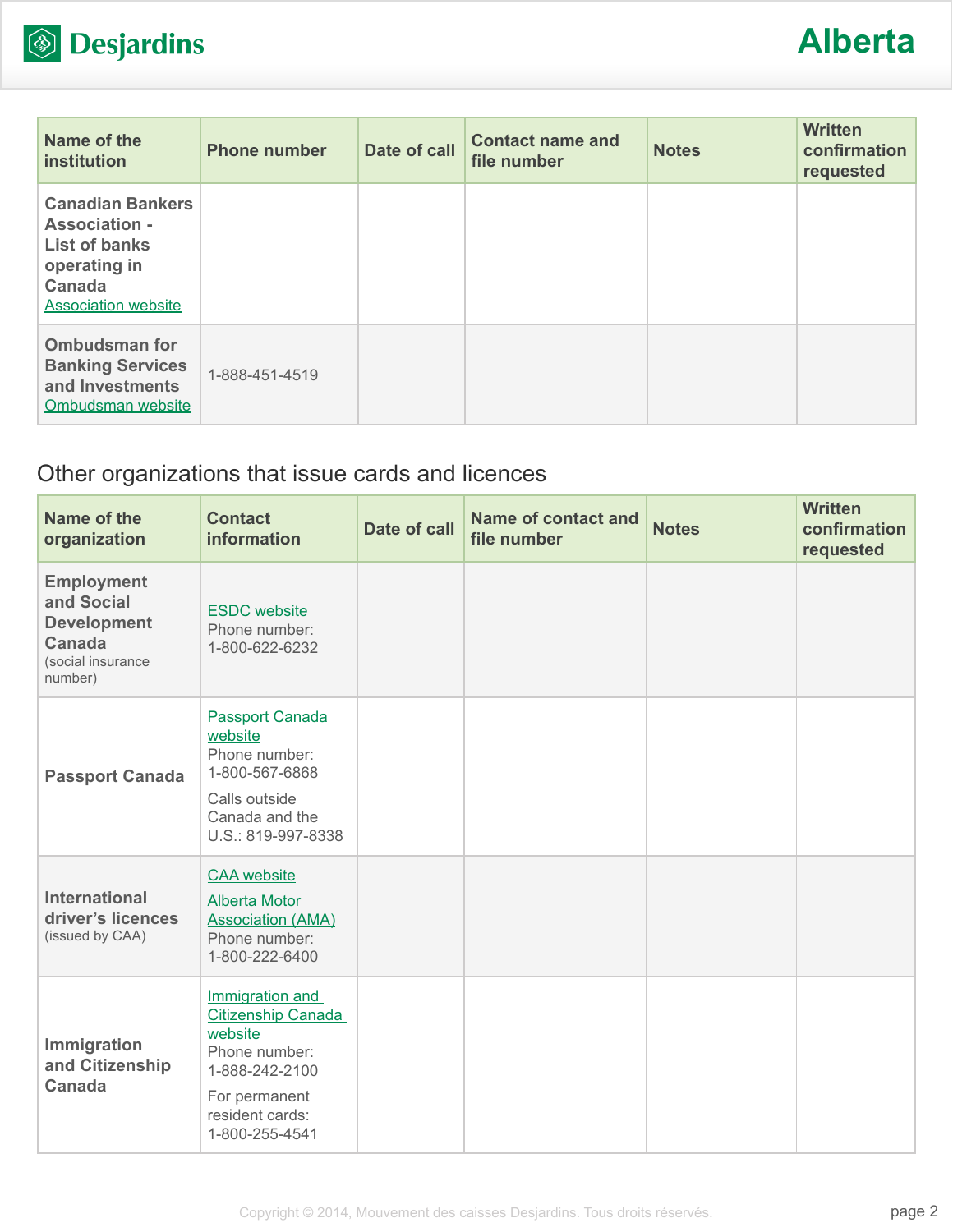

# **Alberta**

| Name of the<br>organization                                                               | <b>Contact</b><br>information                          | Date of call | <b>Name of contact and</b><br>file number | <b>Notes</b> | <b>Written</b><br>confirmation<br>requested |
|-------------------------------------------------------------------------------------------|--------------------------------------------------------|--------------|-------------------------------------------|--------------|---------------------------------------------|
| <b>Employment</b><br>and Social<br><b>Development</b><br>Canada<br>(Old Age Security)     | <b>ESDC</b> website<br>Phone number:<br>1-800-277-9915 |              |                                           |              |                                             |
| <b>Provincial health</b><br>card                                                          |                                                        |              |                                           |              |                                             |
| <b>Hospital cards</b>                                                                     |                                                        |              |                                           |              |                                             |
| <b>Other licensing</b><br>agencies                                                        |                                                        |              |                                           |              |                                             |
| Vital statistics,<br>birth, marriage<br>and death<br>certificates                         |                                                        |              |                                           |              |                                             |
| <b>Membership</b><br>cards<br>(sports clubs,<br>gyms, professional<br>associations, etc.) |                                                        |              |                                           |              |                                             |

#### Organizations that provide information and assistance

| Name of the<br>organization                  | <b>Contact</b><br><b>information</b>                                                       | Date of call | <b>Name of contact and</b><br>file number | <b>Notes</b> | <b>Written</b><br>confirmation<br>requested |
|----------------------------------------------|--------------------------------------------------------------------------------------------|--------------|-------------------------------------------|--------------|---------------------------------------------|
| <b>Canadian Anti-</b><br><b>Fraud Centre</b> | <b>Canadian Anti-Fraud</b><br>Centre website<br>Phone number:<br>1-888-495-8501            |              |                                           |              |                                             |
| <b>Competition</b><br><b>Bureau</b>          | <b>Competition Bureau</b><br>website<br>Phone number:<br>819-997-4282 or<br>1-800-348-5358 |              |                                           |              |                                             |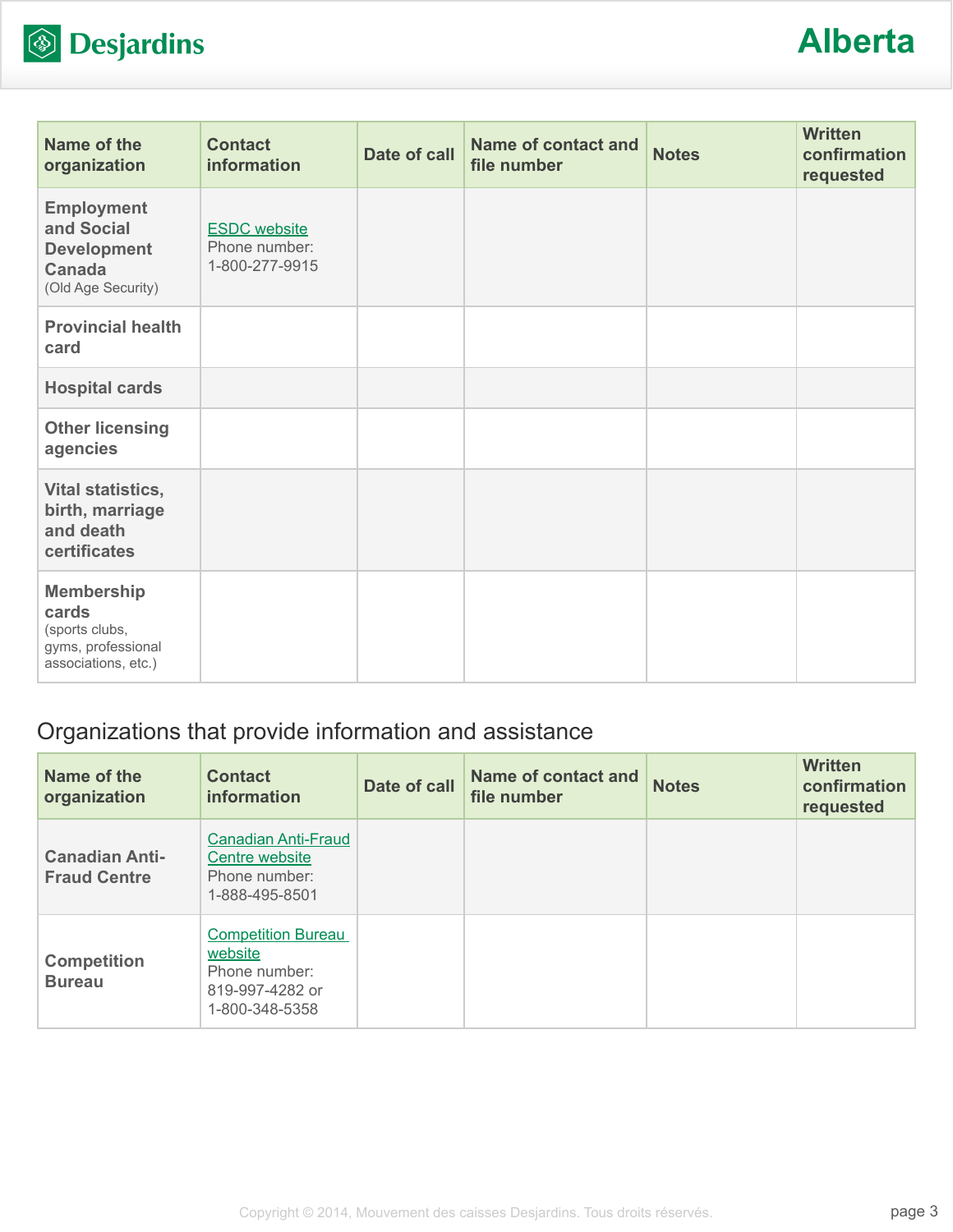

| Name of the<br>organization                                            | <b>Contact</b><br><b>information</b>                                                                                                                                                                                                                     | Date of call | <b>Name of contact and</b><br>file number | <b>Notes</b> | <b>Written</b><br>confirmation<br>requested |
|------------------------------------------------------------------------|----------------------------------------------------------------------------------------------------------------------------------------------------------------------------------------------------------------------------------------------------------|--------------|-------------------------------------------|--------------|---------------------------------------------|
| <b>Canadian</b><br><b>Council of Better</b><br><b>Business Bureaus</b> | <b>BBB</b> website<br>Phone number:<br>613-789-5151 or<br>416-644-4936<br>Central and<br>Northern Alberta,<br><b>NWT and Nunavut:</b><br>780-482-2341 or<br>1-800-232-7298<br>Southern Alberta<br>and East Kootenays:<br>403-531-8780 or<br>403-531-8784 |              |                                           |              |                                             |

# Section 2: Directory of organizations that can help you

List of organizations you should contact if you discover or suspect you are the victim of identity theft. It will help you keep track of your activities and take action to minimize damages and restore your identity.

### National resources

#### Credit bureaus

| Name of the<br>organization | Name of the organization                                  | <b>Description</b>                                                                                                                                                               |
|-----------------------------|-----------------------------------------------------------|----------------------------------------------------------------------------------------------------------------------------------------------------------------------------------|
| <b>Equifax</b>              | Equifax website<br>Phone number: 1-800-465-7166           | To get a copy of your credit report, request corrections when<br>necessary and put a fraud alert on your file.<br>Please note that this alert will be valid for a 6 year period. |
| <b>TransUnion</b>           | <b>TransUnion website</b><br>Phone number: 1-800-663-9980 | To get a copy of your credit report, request corrections when<br>necessary and put a fraud alert on your file.<br>Please note that this alert will be valid for a 6 year period. |

#### Identity theft prevention organizations

| Name of the<br>organization                  | <b>Contact information</b>                                                                        | <b>Description</b>                                                           |
|----------------------------------------------|---------------------------------------------------------------------------------------------------|------------------------------------------------------------------------------|
| <b>Canadian Anti-</b><br><b>Fraud Centre</b> | <b>Canadian Anti-Fraud Centre</b><br>website<br>Phone number:<br>1-888-495-8501 or 1-705-495-8501 | To report telemarketing, Internet (email) or any type of financial<br>fraud. |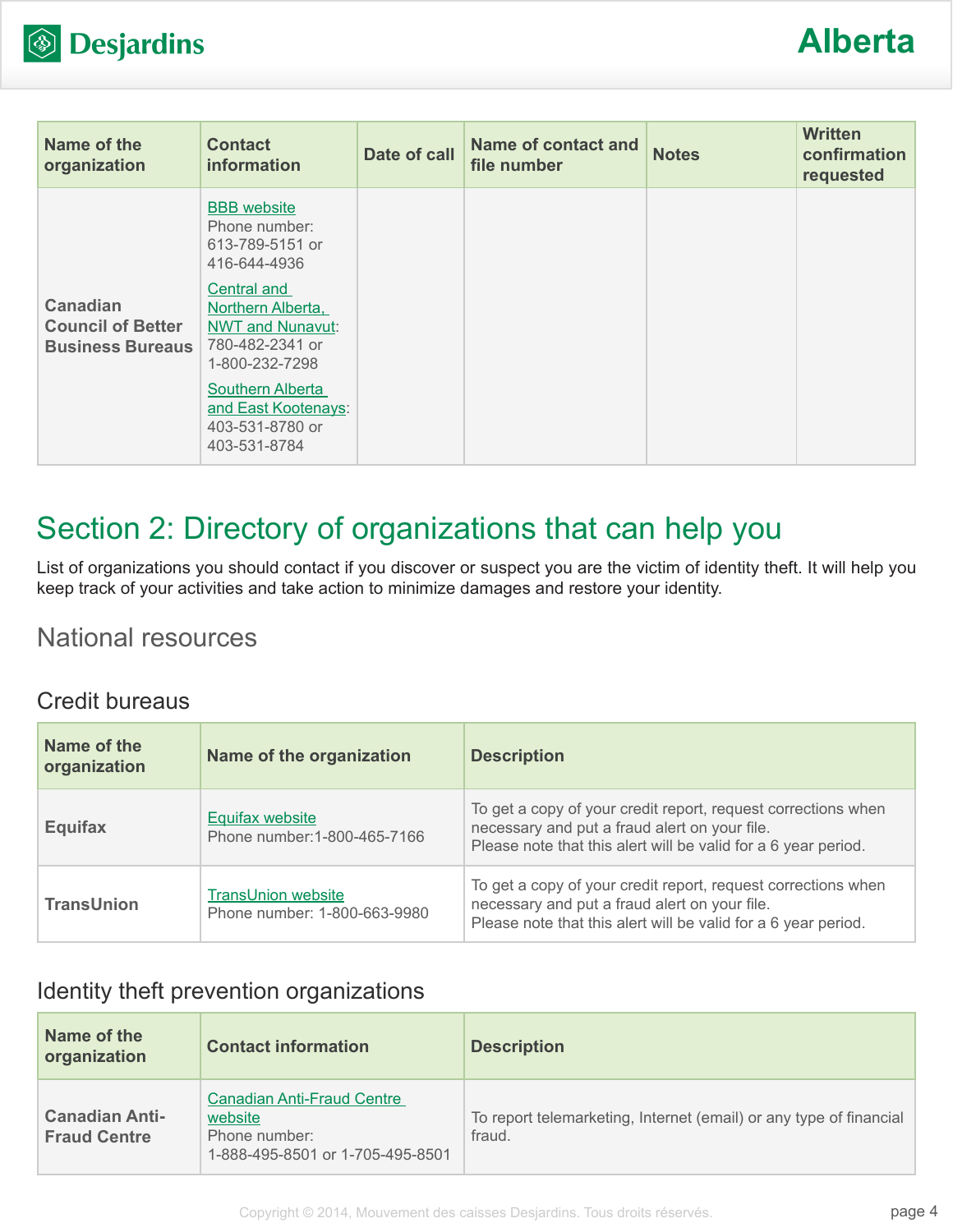

| Name of the<br>organization                                            | <b>Contact information</b>                                                                                  | <b>Description</b>                                  |
|------------------------------------------------------------------------|-------------------------------------------------------------------------------------------------------------|-----------------------------------------------------|
| <b>Canadian Health</b><br><b>Care Anti-Fraud</b><br><b>Association</b> | <b>CHCAFA</b> website<br>Phone number:<br>416-593-2633 or 1-866-962-4222                                    | To report health care fraud.                        |
| <b>RCMP's Scams</b><br>and Fraud section                               | <b>RCMP</b> website<br>Phone number: 403-762-2226<br>For more telephone numbers, visit the RCMP<br>website. | To report cases of fraud that did not occur online. |

## Government agencies

| Name of the<br>organization                                                           | <b>Contact information</b>                                                                                                        | <b>Description</b>                                                                                                                                                                                                                                   |
|---------------------------------------------------------------------------------------|-----------------------------------------------------------------------------------------------------------------------------------|------------------------------------------------------------------------------------------------------------------------------------------------------------------------------------------------------------------------------------------------------|
| <b>Employment</b><br>and Social<br><b>Development</b><br>Canada                       | <b>ESDC</b> website<br>Phone number: 1-800-622-6232                                                                               | To report that your social insurance number is being used<br>fraudulently and to request that it be destroyed and new one<br>issued.<br>Please note that if a new SIN is requested, you will be<br>responsible for 2 SINs for the rest of your life. |
| <b>Passport Canada</b>                                                                | <b>Passport Canada</b><br>Phone number: 1-800-567-6868<br>Calls outside Canada and the U.S.:<br>819-997-8338                      | To report that your passport is perhaps being used fraudulently<br>and to request a new one, where applicable.                                                                                                                                       |
| Immigration<br>and Citizenship<br>Canada                                              | Immigration and Citizenship<br>Canada website<br>Phone number: 1-888-242-2100<br>For a permanent resident card:<br>1-800-255-4541 | To report that your proof of citizenship or landed immigrant card<br>are perhaps being used fraudulently and to request that it be<br>destroyed and a new one issued, where applicable.                                                              |
| <b>Employment</b><br>and Social<br><b>Development</b><br>Canada<br>(Old Age Security) | <b>ESDC</b> website<br>Phone number: 1-800-277-9914                                                                               | To report that your identity is perhaps being used to receive<br>OAS cheques fraudulently.                                                                                                                                                           |
| <b>Canada Revenue</b><br><b>Agency</b>                                                | <b>Canada Revenue Agency website</b><br>Phone number: 1-800-267-6999 or<br>1-888-892-5667                                         | To check whether a charity is registered.                                                                                                                                                                                                            |
| <b>RCMP</b><br>(Canadian Firearms<br>Program)                                         | <b>RCMP</b> website<br>Phone number:<br>613-993-7267 or 1-800-731-4000                                                            | To get a new firearm permit.                                                                                                                                                                                                                         |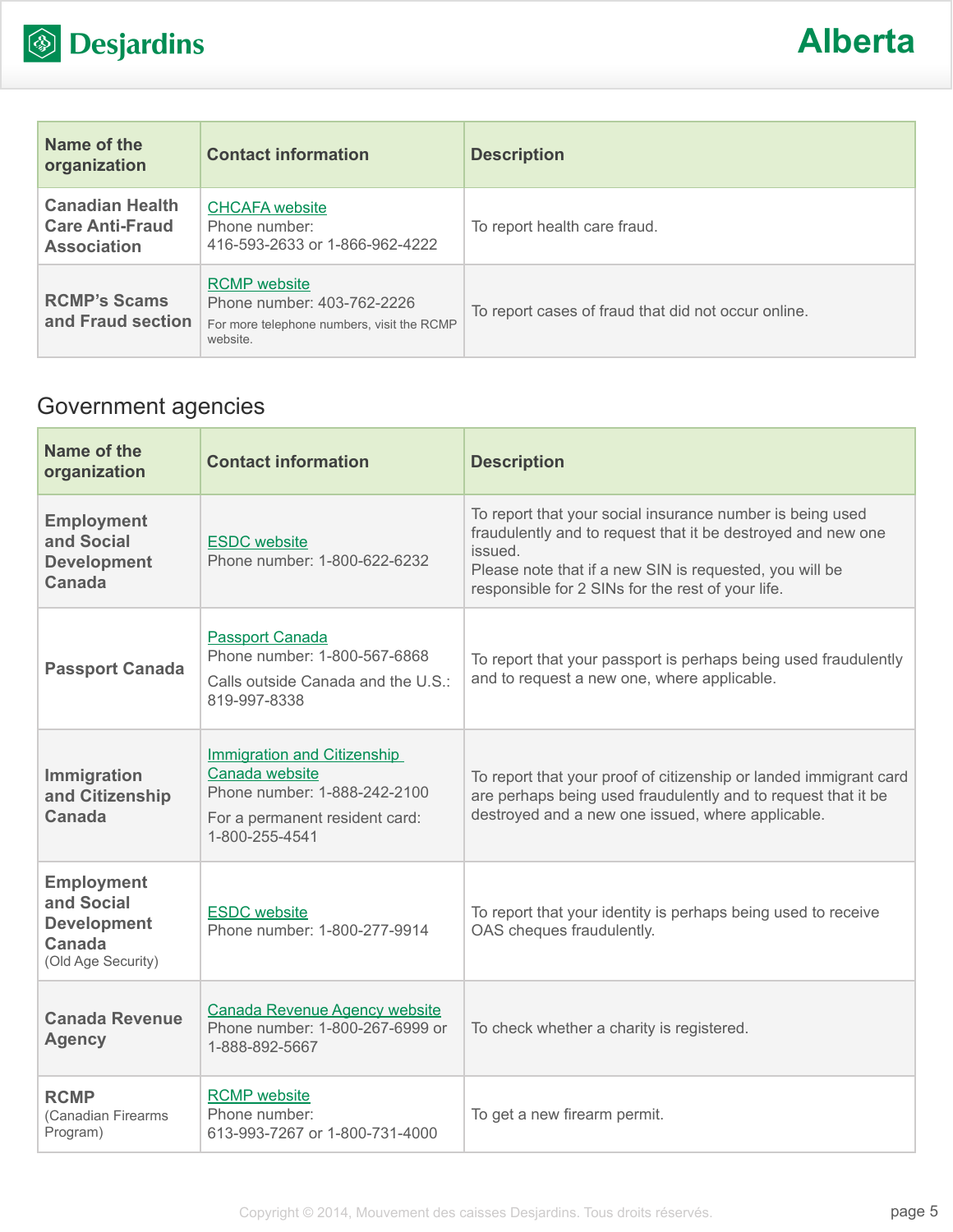

## Other agencies

| Name of the organization                                                                                             | <b>Contact information</b>                                                                                                                                                                                                   |
|----------------------------------------------------------------------------------------------------------------------|------------------------------------------------------------------------------------------------------------------------------------------------------------------------------------------------------------------------------|
| <b>Office of the Privacy Commissioner of Canada</b>                                                                  | <b>Commissioner's website</b><br>Phone number: 613-947-1698 or 1-800-282-1376                                                                                                                                                |
| <b>Canadian Bankers Association</b><br>To consult the Canadian Code of Practice for Consumer Debit<br>Card Services. | <b>Association website</b><br>Phone numbers:<br>Head office: 416-362-6092<br>Montreal: 514-840-8747<br>Ottawa: 613-234-4431                                                                                                  |
| <b>Consumer's Association of Canada</b>                                                                              | <b>Association website</b><br>Phone number: 613-238-2533                                                                                                                                                                     |
| <b>Canadian Council of Better Business Bureaus</b>                                                                   | <b>BBB</b> website<br>Phone number: 613-789-5151 or 416-644-4936<br>Central and Northern Alberta, NWT and Nunavut:<br>780-482-2341 or 1-800-232-7298<br>Southern Alberta and East Kootenays:<br>403-531-8780 or 403-531-8784 |
| <b>Retail Council of Canada</b>                                                                                      | <b>RCC</b> website<br>Phone number: 1-888-373-8245<br>Alberta: 780-481-2993 or 1-888-481-2993<br>Grocery Division - Primary: 1-888-373-8245                                                                                  |
| <b>Credit Counselling Canada</b>                                                                                     | <b>Credit Counselling Canada website</b><br>Phone number: 1-888-527-8999<br>Alberta division                                                                                                                                 |
| <b>Public Interest Advocacy Centre</b>                                                                               | <b>PIAC</b> website<br>Phone number: 613-562-4002                                                                                                                                                                            |
| <b>Interac Association</b>                                                                                           | Interac website<br>Phone number: 416-632-8550 or 1-855-789-2979                                                                                                                                                              |
| <b>Consumer Measures Committee</b>                                                                                   | <b>Committee website</b><br>Fax number: 613-952-6927                                                                                                                                                                         |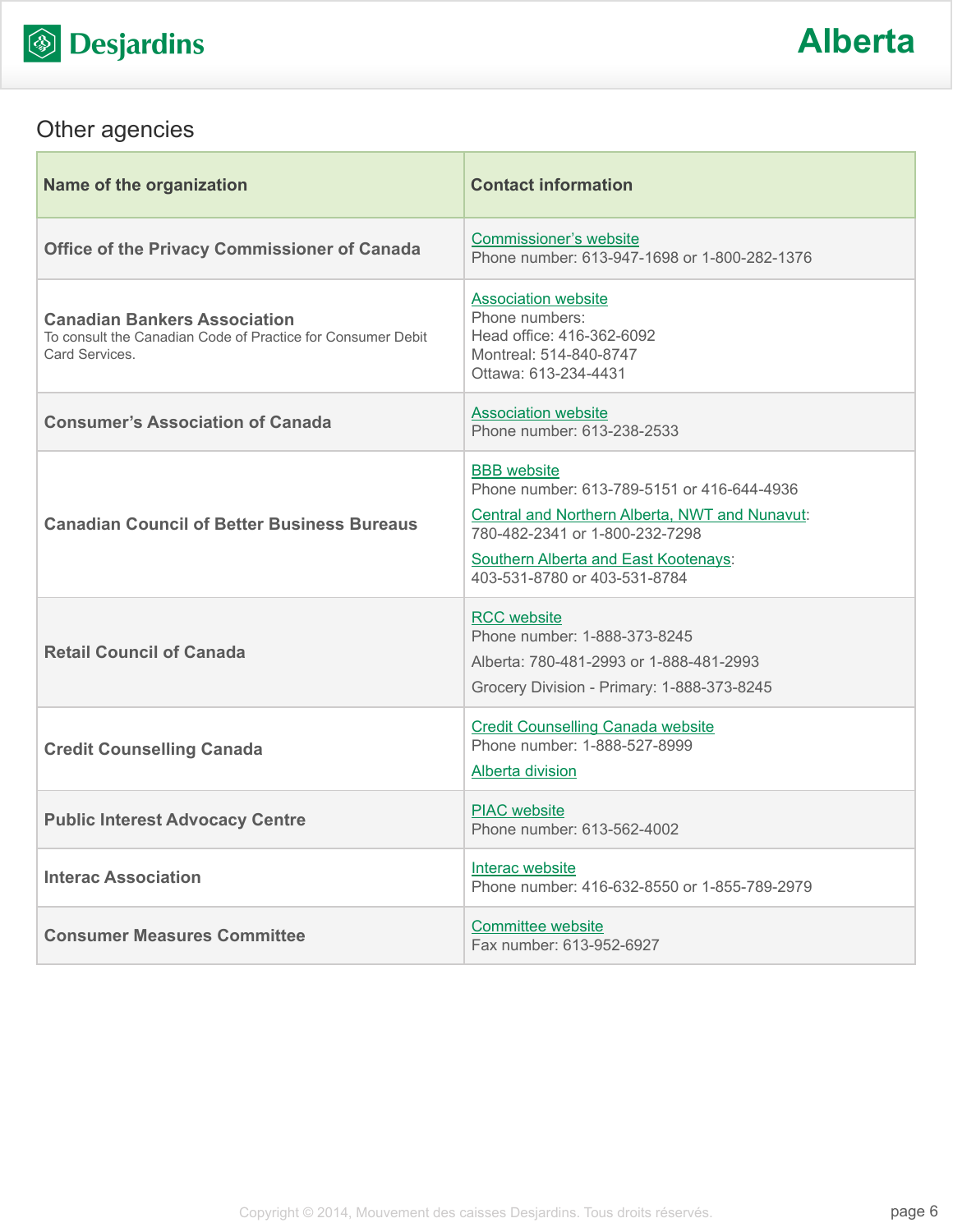

## Provincial resources

| Name of the<br>organization                                                                    | <b>Contact information</b>                                                                                                                | <b>Description</b>                    |
|------------------------------------------------------------------------------------------------|-------------------------------------------------------------------------------------------------------------------------------------------|---------------------------------------|
| <b>Motor Vehicle</b><br><b>Service</b>                                                         | Alberta website<br>Toll free number in Alberta:<br>310-0000<br>Calls outside Alberta: 780-427-2711                                        | Driver's licence and registration     |
| <b>Consumer</b><br><b>Information</b>                                                          | Alberta website<br>Phone number for the<br>Edmonton area: 780-427-4088<br>Calls outside the Edmonton area:<br>1-877-427-4088              |                                       |
| <b>Health Care</b><br><b>Insurance Plan</b>                                                    | Alberta website<br>Telephone number:<br>310-0000 or 780-427-1432                                                                          | Health insurance (AHCIP card)         |
| <b>Vital Statistics</b><br><b>Agency</b>                                                       | Alberta website<br>Phone numbers:<br>310-0000<br>780-427-2711<br>780-427-1432 (Health)<br>780-427-4088 or 1-877-427-4088<br>(Information) | Birth, marriage and death certificate |
| <b>Alberta</b><br><b>Government</b><br><b>Services</b>                                         | Alberta website<br>Toll free number in Alberta:<br>310-0000<br>Calls outside the province:<br>780-427-2711                                |                                       |
| Office of the<br><b>Information</b><br>and Privacy<br><b>Commissioner of</b><br><b>Alberta</b> | <b>OIPC</b> website<br>Phone number: 1-888-878-4044 or<br>780-422-6860                                                                    |                                       |